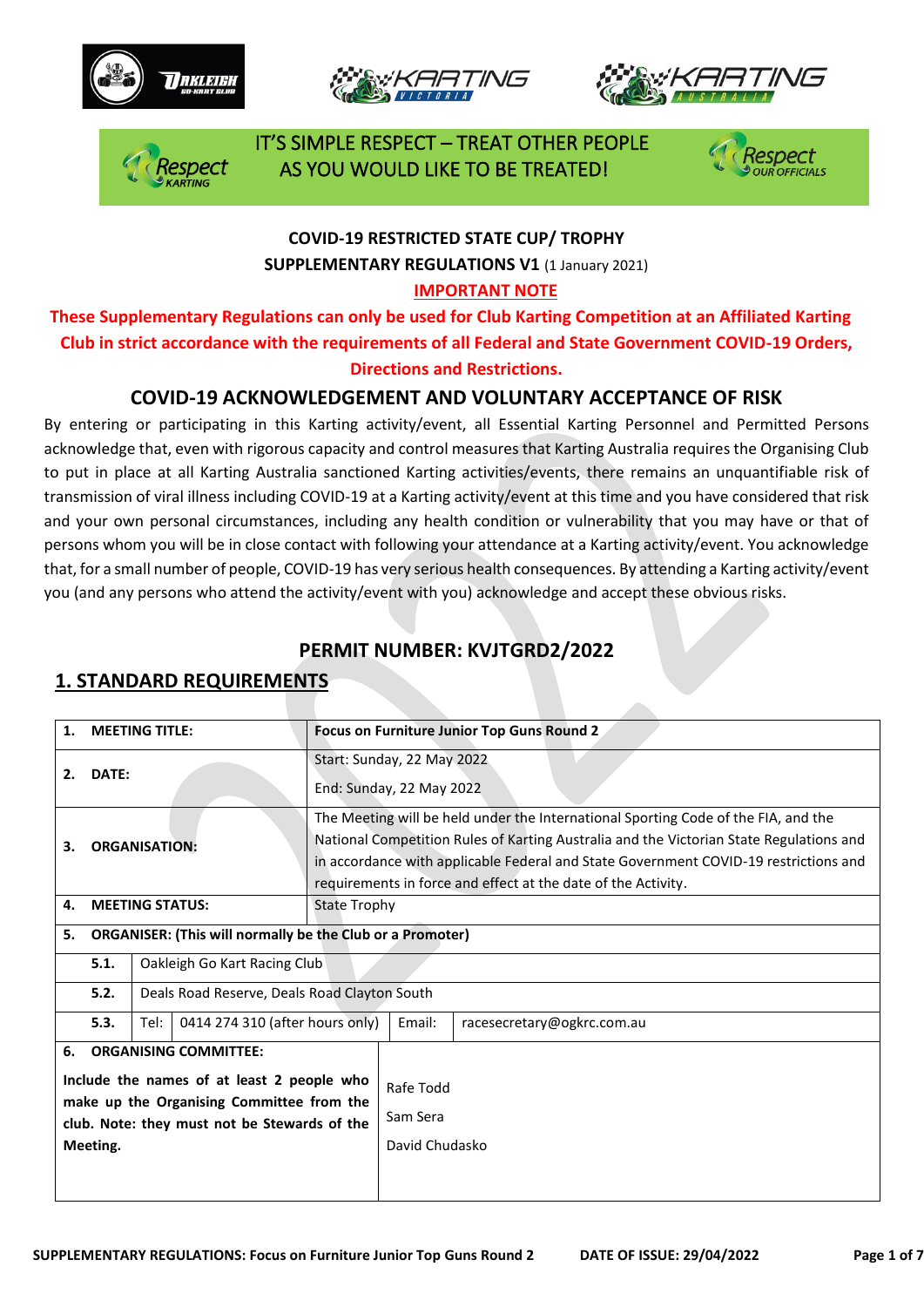







# IT'S SIMPLE RESPECT – TREAT OTHER PEOPLE Respect AS YOU WOULD LIKE TO BE TREATED!



| <b>OFFICIALS OF THE MEETING:</b>                                                        |                                                |  |  |  |  |  |
|-----------------------------------------------------------------------------------------|------------------------------------------------|--|--|--|--|--|
| ESSENTIAL OFFICIALS (Ref: General Rules Chapter 7 Rule 4 - "Essential Officials")<br>7. |                                                |  |  |  |  |  |
| Stewards of the Meeting:                                                                |                                                |  |  |  |  |  |
| (Minimum of 2 Stewards Required for                                                     | L'Argent Wilson (Chief Steward) Peter Gooch    |  |  |  |  |  |
| every Meeting please refer to the Karting                                               | <b>Graham Scudamore Tom French</b>             |  |  |  |  |  |
| Victoria officials Open meeting policy on<br>the KV website "under admin")              |                                                |  |  |  |  |  |
| Clerk of the Course:                                                                    | Ross Harrod                                    |  |  |  |  |  |
| <b>Chief Scrutineer:</b>                                                                | Gary Haythorpe                                 |  |  |  |  |  |
| Chief Timekeeper:                                                                       | <b>Sharron Cutting</b>                         |  |  |  |  |  |
| <b>Emergency and Medical Services:</b>                                                  | <b>Craig Turner</b>                            |  |  |  |  |  |
| <b>OTHER OFFICIALS</b><br>8.                                                            |                                                |  |  |  |  |  |
| COVIDSafe Officer                                                                       | Rafe Todd                                      |  |  |  |  |  |
| <b>Assistant Clerks Of The Course:</b>                                                  | <b>Will Hewett</b><br>Rafe Todd<br>John Wall   |  |  |  |  |  |
| Starter                                                                                 | David Bell                                     |  |  |  |  |  |
| Secretary of the Meeting                                                                | David Chudasko                                 |  |  |  |  |  |
| <b>Grid Marshal</b>                                                                     | <b>Adam Bourke</b>                             |  |  |  |  |  |
| <b>Scrutineers</b>                                                                      | Paul French                                    |  |  |  |  |  |
| Flag / Lights Marshal                                                                   | <b>OGKRC Lights System</b>                     |  |  |  |  |  |
| <b>Scales Marshal</b>                                                                   | <b>Stuart Hall</b>                             |  |  |  |  |  |
| <b>CIRCUIT DETAILS</b><br>9.                                                            |                                                |  |  |  |  |  |
| <b>Circuit Name:</b>                                                                    | Oakleigh Go Kart Racing Club                   |  |  |  |  |  |
| <b>Circuit Address:</b>                                                                 | Deals Road Reserve, Deals Road Clayton South   |  |  |  |  |  |
| <b>Track Length:</b>                                                                    | 1012 Metres                                    |  |  |  |  |  |
| <b>Direction Of Racing:</b>                                                             | Clockwise                                      |  |  |  |  |  |
| <b>Track Density:</b>                                                                   | 38                                             |  |  |  |  |  |
| <b>Notice Board:</b>                                                                    | Rear of out Grid                               |  |  |  |  |  |
| <b>Stewards Office:</b>                                                                 | Parallel to in-grid, outside of boundary fence |  |  |  |  |  |
| <b>Mechanical Breakdown Lane:</b>                                                       | Will Not be in use at this Meeting.            |  |  |  |  |  |
| Parc Fermé:                                                                             | At rear of In Grid through scales shed         |  |  |  |  |  |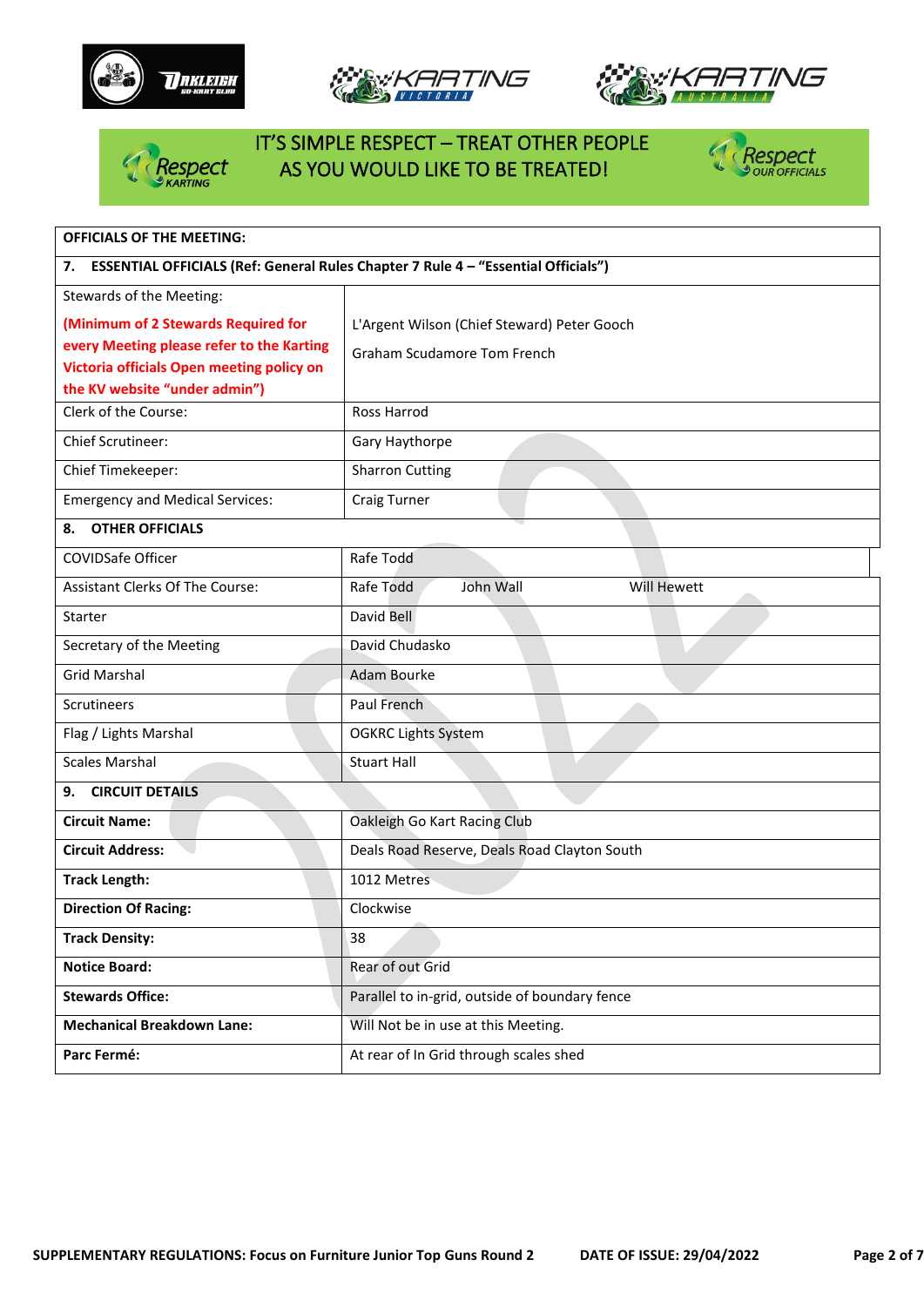







 IT'S SIMPLE RESPECT – TREAT OTHER PEOPLE *PESPECT AS YOU WOULD LIKE TO BE TREATED!* 



#### **2. ADMINISTRATION**

| 1.                                                                                             | The Club must maintain a register of all Essential Karting Personnel and Permitted Persons at the Circuit for the<br>activity. |                           |  |                                                                   |                                                                                            |                            |                        |  |  |  |
|------------------------------------------------------------------------------------------------|--------------------------------------------------------------------------------------------------------------------------------|---------------------------|--|-------------------------------------------------------------------|--------------------------------------------------------------------------------------------|----------------------------|------------------------|--|--|--|
|                                                                                                | The number of entries in the Event is strictly limited by Government Directions/Orders.                                        |                           |  |                                                                   |                                                                                            |                            |                        |  |  |  |
| 2.                                                                                             | Pre-entry for the Event is essential. There will be NO ENTRIES ACCEPTED ON THE DAY.                                            |                           |  |                                                                   |                                                                                            |                            |                        |  |  |  |
|                                                                                                | The Classes (including Tyre Options), Age and Weight Divisions listed below are permitted to Compete at this                   |                           |  |                                                                   |                                                                                            |                            |                        |  |  |  |
| 3.                                                                                             | Meeting. Class names as used in the 2022 Australian Karting Manual must be used.                                               |                           |  |                                                                   |                                                                                            |                            |                        |  |  |  |
| <b>COMPULSORY</b><br><b>COMPETITION CLASSES</b>                                                | DIVISION/<br><b>WEIGHT</b>                                                                                                     |                           |  | <b>TYRES PERMITTED</b>                                            | <b>DISCRETIONARY</b><br><b>COMPETITION CLASSES</b>                                         | DIVISION/<br><b>WEIGHT</b> | <b>TYRES PERMITTED</b> |  |  |  |
| Cadet 9                                                                                        |                                                                                                                                | Single Division           |  |                                                                   | Cadet 12 C&D                                                                               | <b>Single Division</b>     |                        |  |  |  |
| Cadet 12                                                                                       |                                                                                                                                | Single Division           |  |                                                                   | KA4                                                                                        | Junior Heavy               |                        |  |  |  |
| KA4                                                                                            |                                                                                                                                | Junior Light              |  |                                                                   | <b>KA4 C&amp;D</b>                                                                         | Junior Light               |                        |  |  |  |
| KA3                                                                                            |                                                                                                                                | Junior                    |  |                                                                   | <b>KA4 C&amp;D</b>                                                                         | Junior Heavy               |                        |  |  |  |
|                                                                                                |                                                                                                                                |                           |  |                                                                   | KA <sub>2</sub>                                                                            | <b>Single Division</b>     |                        |  |  |  |
|                                                                                                |                                                                                                                                |                           |  |                                                                   | Note: Consolidation of Class Rules (Competition Rules - Chapter 1, Rule 9) may be applied. |                            |                        |  |  |  |
| 4.                                                                                             | <b>ENTRIES</b>                                                                                                                 |                           |  |                                                                   |                                                                                            |                            |                        |  |  |  |
| 4.1.                                                                                           | <b>Entries Open:</b>                                                                                                           |                           |  | As soon as available on CMS 22/04/2022                            |                                                                                            |                            |                        |  |  |  |
| 4.2.                                                                                           | <b>Entries Close:</b>                                                                                                          |                           |  | 11:59 PM 18/05/2022 NO LATE ENTRIES ACCEPTED                      |                                                                                            |                            |                        |  |  |  |
| <b>ENTRY FEE</b><br>5.                                                                         |                                                                                                                                |                           |  |                                                                   |                                                                                            |                            |                        |  |  |  |
| The Entry Fee for each Class at this Meeting including GST and TDF Levy is as follows:<br>5.1. |                                                                                                                                |                           |  |                                                                   |                                                                                            |                            |                        |  |  |  |
| <b>Competition Class Name</b><br><b>Entry Fee</b>                                              |                                                                                                                                |                           |  |                                                                   |                                                                                            |                            |                        |  |  |  |
| <b>Entry Fee</b>                                                                               |                                                                                                                                |                           |  |                                                                   |                                                                                            |                            |                        |  |  |  |
|                                                                                                |                                                                                                                                |                           |  |                                                                   | \$85.00                                                                                    |                            |                        |  |  |  |
|                                                                                                |                                                                                                                                |                           |  |                                                                   |                                                                                            |                            |                        |  |  |  |
| 6.                                                                                             | <b>ENTRY PROCEDURE</b>                                                                                                         |                           |  |                                                                   |                                                                                            |                            |                        |  |  |  |
| 6.1.                                                                                           |                                                                                                                                |                           |  | Each Entry for this Meeting may be made using the CMS as follows: |                                                                                            |                            |                        |  |  |  |
|                                                                                                | Log on to your driver information via http://www.karting.net.au/<br>$\bullet$                                                  |                           |  |                                                                   |                                                                                            |                            |                        |  |  |  |
|                                                                                                | Click on the licence and entries icon (top centre of the screen)<br>$\bullet$                                                  |                           |  |                                                                   |                                                                                            |                            |                        |  |  |  |
|                                                                                                | $\bullet$                                                                                                                      |                           |  | Click on the "Enter a Race Meeting" icon                          |                                                                                            |                            |                        |  |  |  |
|                                                                                                | $\bullet$                                                                                                                      | Enter your log on details |  |                                                                   |                                                                                            |                            |                        |  |  |  |
|                                                                                                | $\bullet$                                                                                                                      |                           |  | Under 'My Details' functions, choose 'Pre Enter Race Meeting'     |                                                                                            |                            |                        |  |  |  |
|                                                                                                | $\bullet$                                                                                                                      |                           |  | Choose the State in which the Meeting is being held               |                                                                                            |                            |                        |  |  |  |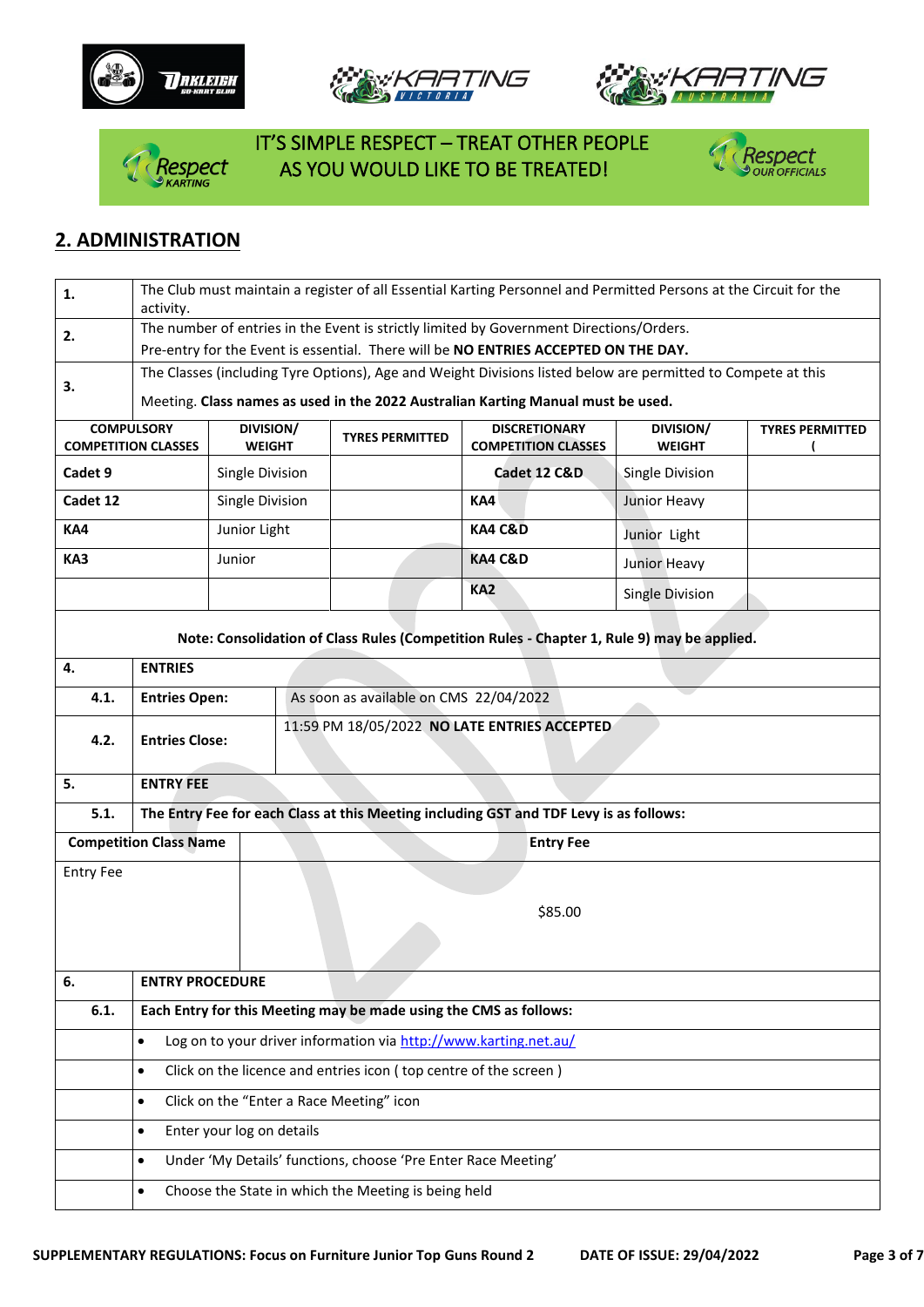







# IT'S SIMPLE RESPECT – TREAT OTHER PEOPLE AS YOU WOULD LIKE TO BE TREATED!



|    |      | Choose the Club who is the Organiser of the Meeting<br>$\bullet$                                                      |
|----|------|-----------------------------------------------------------------------------------------------------------------------|
|    | 6.2. | Payment of the Entry Fee can be made as follows:                                                                      |
|    |      | Credit card Payments can be made via CMS using SecurePay ONLY                                                         |
| 7. |      | <b>MINIMUM ENTRIES</b>                                                                                                |
|    | 7.1. | 8 is the minimum number of pre entries which must be received for each Class and/or Division.                         |
|    |      | If insufficient entries are received for a Class and/or Division to form in its own right, the Compulsory Competition |
|    | 7.2. | Classes will be Consolidated in accordance with Competition Rules - Chapter 1, Rule 9.                                |
|    |      | Discretionary Competition Classes may be Consolidated in accordance with the Rules or cancelled at the discretion     |
|    |      | of the Organiser and in accordance with the Rules.                                                                    |
|    | 7.3. | If a Class or Division is cancelled, the Entry Fee may be refunded at the discretion of the Organiser and in          |
|    |      | accordance with the Rules.                                                                                            |

# **3. SPECIFIC COVID-19 RESTRICTION AND MITIGATION REQUIREMENTS**

**COVIDSafe ACTION PLAN** (When required at law) The Club has completed a COVIDSafe Action Plan and submitted it to the relevant State Government Department. All actions identified as being required to be done to create a COVIDSafe Event and Club facility must be carried out prior to and during the Event. **1. PERMITTED AND NON-PERMITTED PERSONS 1.1. symptoms, shortness of breath, sore throat, cough, lack of smell or fatigue) is permitted to No person who has symptoms consistent with COVID-19 (this includes any fever, respiratory attend the Circuit or participate in the Event. 1.2. immediately avoid contact with all persons at the Circuit and MUST IMMEDIATELY LEAVE the Any person who starts to feel unwell or to exhibit symptoms of COVID-19 during the Event must Circuit. 2.** Note – The number chosen in 2.1 must not exceed the maximum number of people permitted to gather under State Public Health Authority Orders/Directions/Regulations. **SOCIAL DISTANCING AND DENSITY REQUIRMENTS 2.1.** Government prescribed Social Distancing measures must always be observed. **2.2.** The use by Permitted Persons of any indoor facilities is strictly limited by the Density Quotient of the room as included in the Club's COVIDSafe Action Plan. **2.3.** Food service provided at the Event must fully comply with all State Public Health Authority Orders/Directions/Regulations. • Hand Hygiene must be available at all food service outlets. • Regular cleaning in accordance with the Club's COVIDSafe Action Plan MUST be carried out throughout the Event. **3. Check In Requirements 3.1 All Attendees MUST complete and submit the compulsory State Government issued QR Code Check-In upon arrival at the venue if required by the State or Federal Government. 4. HYGIENE FACILITIES - TOILET/WASHROOM FACILITIES and HAND SANITISER 4.1** The Club is required to provide facilities to ensure general and sensible hygiene practices are maintained. **4.2** Toilet and washroom facilities at the Circuit must be open and available for use. **4.3** Washroom facilities must be properly equipped with liquid soap, running water and either air hand driers or paper towels.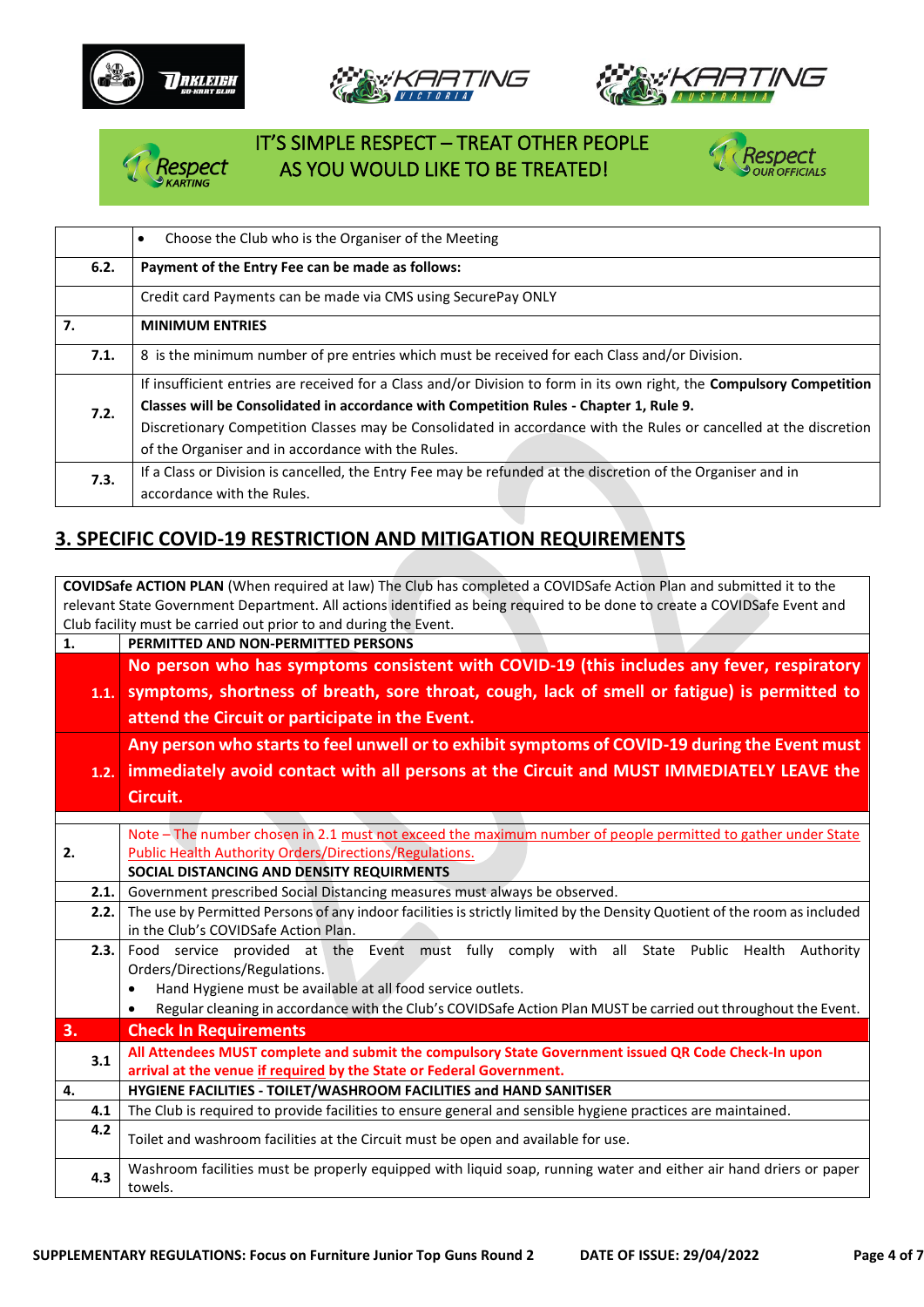









• The toilets and washroom facilities must be cleaned at least once during the day or as otherwise required in accordance with the Club's COVIDSafe Action Plan **4.4** It is strongly recommended that Essential Karting Personnel and Permitted Persons bring their own supply of hand sanitiser for use in accordance with government recommendations in addition to hand sanitiser that is supplied by the Club.

### **4. COMPETITION**

| 1.   | <b>FORMAT OF RACING</b>                                                       |                                                                                                                                                                                                                 |  |                                                                              |    |  |  |  |  |  |
|------|-------------------------------------------------------------------------------|-----------------------------------------------------------------------------------------------------------------------------------------------------------------------------------------------------------------|--|------------------------------------------------------------------------------|----|--|--|--|--|--|
| 2.   | Practice                                                                      | 1 Practice session/s of 10 minutes will be held.                                                                                                                                                                |  |                                                                              |    |  |  |  |  |  |
| 3.   | Qualifying                                                                    | There will be Timed Qualifying at this Event. There will be one (1) standalone Qualifying session of 6<br>minutes                                                                                               |  |                                                                              |    |  |  |  |  |  |
|      |                                                                               | The order of Karts on the grid for the commencement of Qualifying must be random - no<br>high/low numbers)                                                                                                      |  |                                                                              |    |  |  |  |  |  |
| 4.   | Heats &<br>Final                                                              | The system of gridding will be in accordance with State Regulations - Cup Competition Format 5                                                                                                                  |  |                                                                              |    |  |  |  |  |  |
| 5.   |                                                                               | <b>DISTANCES</b>                                                                                                                                                                                                |  |                                                                              |    |  |  |  |  |  |
|      | Heat 1                                                                        | 12                                                                                                                                                                                                              |  | Heat 2                                                                       | 12 |  |  |  |  |  |
|      | Final                                                                         | 14                                                                                                                                                                                                              |  |                                                                              |    |  |  |  |  |  |
| 6.   |                                                                               | <b>ACCESS TO CIRCUIT</b>                                                                                                                                                                                        |  |                                                                              |    |  |  |  |  |  |
| 6.1. |                                                                               |                                                                                                                                                                                                                 |  | Competitors will be permitted to enter the Circuit from 6:30AM on 22/05/2022 |    |  |  |  |  |  |
| 7.   | <b>DRIVERS BRIEFING</b>                                                       |                                                                                                                                                                                                                 |  |                                                                              |    |  |  |  |  |  |
| 7.1  |                                                                               | Drivers Briefing notes will be advised in an electronic format OR via the Public Address system to all Competitors.<br>Any questions should be directed to the Chief Steward prior to the start of Competition. |  |                                                                              |    |  |  |  |  |  |
| 8.   | <b>SCRUTINEERING</b>                                                          |                                                                                                                                                                                                                 |  |                                                                              |    |  |  |  |  |  |
| 8.1  | All Competitors will be required to complete an electronic Scrutineering Form |                                                                                                                                                                                                                 |  |                                                                              |    |  |  |  |  |  |
|      | https://kartingaustralia.wufoo.com/forms/ka-scrutineering-record-oakleigh/    |                                                                                                                                                                                                                 |  |                                                                              |    |  |  |  |  |  |
| 8.2  |                                                                               | This form will be submitted to the Race Secretary in an electronic format.                                                                                                                                      |  |                                                                              |    |  |  |  |  |  |
| 9.   | <b>FUEL</b>                                                                   |                                                                                                                                                                                                                 |  |                                                                              |    |  |  |  |  |  |
| 9.1. |                                                                               |                                                                                                                                                                                                                 |  | PULP is the only fuel permitted to be used at this Meeting.                  |    |  |  |  |  |  |
| 9.2. |                                                                               | Control Fuel Will Not be used at this Meeting.                                                                                                                                                                  |  |                                                                              |    |  |  |  |  |  |
| 10.  | <b>TIMETABLE</b>                                                              |                                                                                                                                                                                                                 |  |                                                                              |    |  |  |  |  |  |
| 9.1  |                                                                               | Sunday and 22/05/2022                                                                                                                                                                                           |  |                                                                              |    |  |  |  |  |  |
|      | <b>Time</b>                                                                   |                                                                                                                                                                                                                 |  | <b>Activity</b>                                                              |    |  |  |  |  |  |
| a)   | 6:30AM                                                                        |                                                                                                                                                                                                                 |  | Gates open                                                                   |    |  |  |  |  |  |
| b)   | 7:00AM                                                                        |                                                                                                                                                                                                                 |  | Canteen opens                                                                |    |  |  |  |  |  |
| c)   | Duration of Event                                                             |                                                                                                                                                                                                                 |  | Scrutineering                                                                |    |  |  |  |  |  |
| d)   | 7:45AM                                                                        |                                                                                                                                                                                                                 |  | <b>Drivers Briefing</b>                                                      |    |  |  |  |  |  |
|      |                                                                               |                                                                                                                                                                                                                 |  |                                                                              |    |  |  |  |  |  |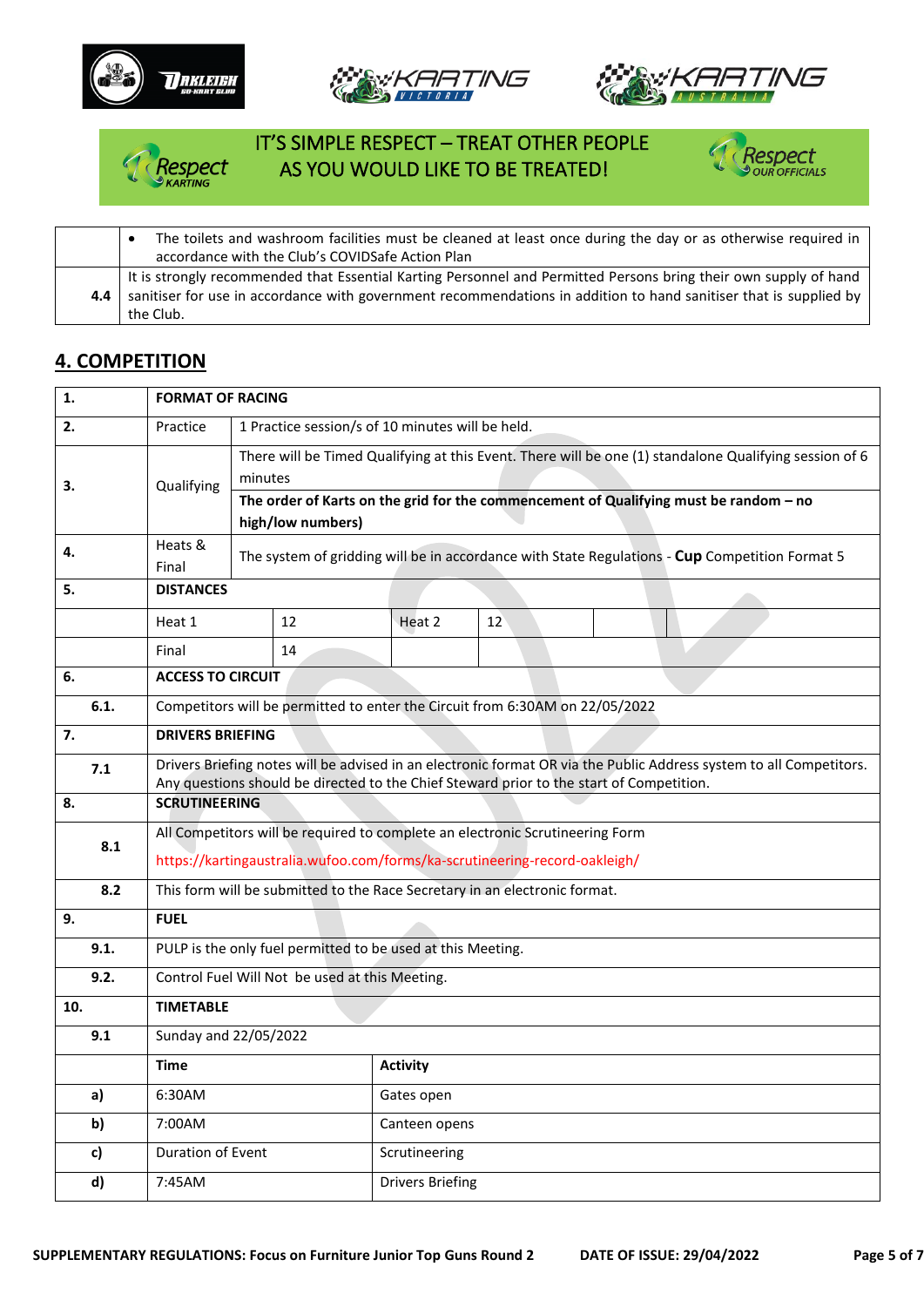







# IT'S SIMPLE RESPECT – TREAT OTHER PEOPLE RESPECT AS YOU WOULD LIKE TO BE TREATED!



| e)    | 8:00AM                       | Practice                                                                                                                                                                                                                                                                                                                                                                                                                                                                                                                                                                                                                                                                                                                                                    |  |  |
|-------|------------------------------|-------------------------------------------------------------------------------------------------------------------------------------------------------------------------------------------------------------------------------------------------------------------------------------------------------------------------------------------------------------------------------------------------------------------------------------------------------------------------------------------------------------------------------------------------------------------------------------------------------------------------------------------------------------------------------------------------------------------------------------------------------------|--|--|
| f)    | At completion of Practice    | Qualifying                                                                                                                                                                                                                                                                                                                                                                                                                                                                                                                                                                                                                                                                                                                                                  |  |  |
| g)    | At completion of Qualifying  | Racing                                                                                                                                                                                                                                                                                                                                                                                                                                                                                                                                                                                                                                                                                                                                                      |  |  |
| h)    | 30 mins after racing         | Presentations                                                                                                                                                                                                                                                                                                                                                                                                                                                                                                                                                                                                                                                                                                                                               |  |  |
| 11.   | <b>TROPHIES &amp; PRIZES</b> |                                                                                                                                                                                                                                                                                                                                                                                                                                                                                                                                                                                                                                                                                                                                                             |  |  |
| 11.1. | 1.<br>2.<br>3.<br>a)         | 401 points system will be used, 0 points for DNF/DNS.<br>There will be a random tyre draw in each class during presentations for Round 2.<br>Trophies awarded to 1st, 2nd, 3rd for each class for each Round. Final only counts on the day.<br>Trophies for Round 1 will be awarded at the completion of racing on Friday. Trophies for Round<br>2 and Overall Trophies will be awarded at the completion of racing on Saturday.<br>4. Overall Trophies - (Combined Points from all heats) awarded to 1st, 2nd, 3rd, 4th and 5th.<br>Prize Money - (Combined Points from all heats) 1st \$300.00, 2nd \$200.00, 3rd \$100.00, 4th \$75.00, 5th<br>\$50.00. The entered class must have a minimum of 8 entries for the class to be eligible for prize money. |  |  |

# **5. CIRCUIT SPECIFIC REQUIREMENTS**

| <b>PADDOCK ALLOCATION</b>                                                                                       |  |  |  |  |  |  |
|-----------------------------------------------------------------------------------------------------------------|--|--|--|--|--|--|
| Paddock allocation Will Not occur for the Meeting                                                               |  |  |  |  |  |  |
| <b>MEDICAL SERVICES</b>                                                                                         |  |  |  |  |  |  |
| Any Medical assistance that is required outside of the operating hours when Kart's are not on the Race Track    |  |  |  |  |  |  |
| please contact 000. The address to give to the Emergency Services is:                                           |  |  |  |  |  |  |
| "Your Specific Location"                                                                                        |  |  |  |  |  |  |
| Oakleigh Go Kart racing Club                                                                                    |  |  |  |  |  |  |
| Deals Road Reserve, Deals Road, Clayton South                                                                   |  |  |  |  |  |  |
| <b>KART RETRIEVAL</b>                                                                                           |  |  |  |  |  |  |
| Pit Crew with trolleys will not be given access to the Circuit during Qualifying and Racing.                    |  |  |  |  |  |  |
| Retrieval of Karts is at the discretion of the Clerk of the Course                                              |  |  |  |  |  |  |
| Pit Crew must only enter the Circuit when permitted by the Grid Marshal and then only if wearing a HIGH         |  |  |  |  |  |  |
| VISIBILITY SAFETY VEST on the upper torso.                                                                      |  |  |  |  |  |  |
| Karts can be retrieved via In Grid.                                                                             |  |  |  |  |  |  |
| <b>ADDITIONAL VENUE REQUIREMENTS</b>                                                                            |  |  |  |  |  |  |
| Subject to any applicable laws which may govern the access of animals, including but not limited to guide dogs, |  |  |  |  |  |  |
| no animals are allowed anywhere within the facility.                                                            |  |  |  |  |  |  |
| No dumping of Fuel or Tyres, please make own arrangements.                                                      |  |  |  |  |  |  |
| No unlicenced driving of motor vehicles permitted at the Circuit.                                               |  |  |  |  |  |  |
| No motorised scooters, mini bikes, roller blading, skateboards and tricycles allowed at the complex during the  |  |  |  |  |  |  |
| entire Meeting. Officials may confiscate any such items for the duration of the Meeting.                        |  |  |  |  |  |  |
| Marquees are not to be erected without consent of the Club.                                                     |  |  |  |  |  |  |
| No vehicles to be parked in pit bays on the lower level pit area.                                               |  |  |  |  |  |  |
|                                                                                                                 |  |  |  |  |  |  |